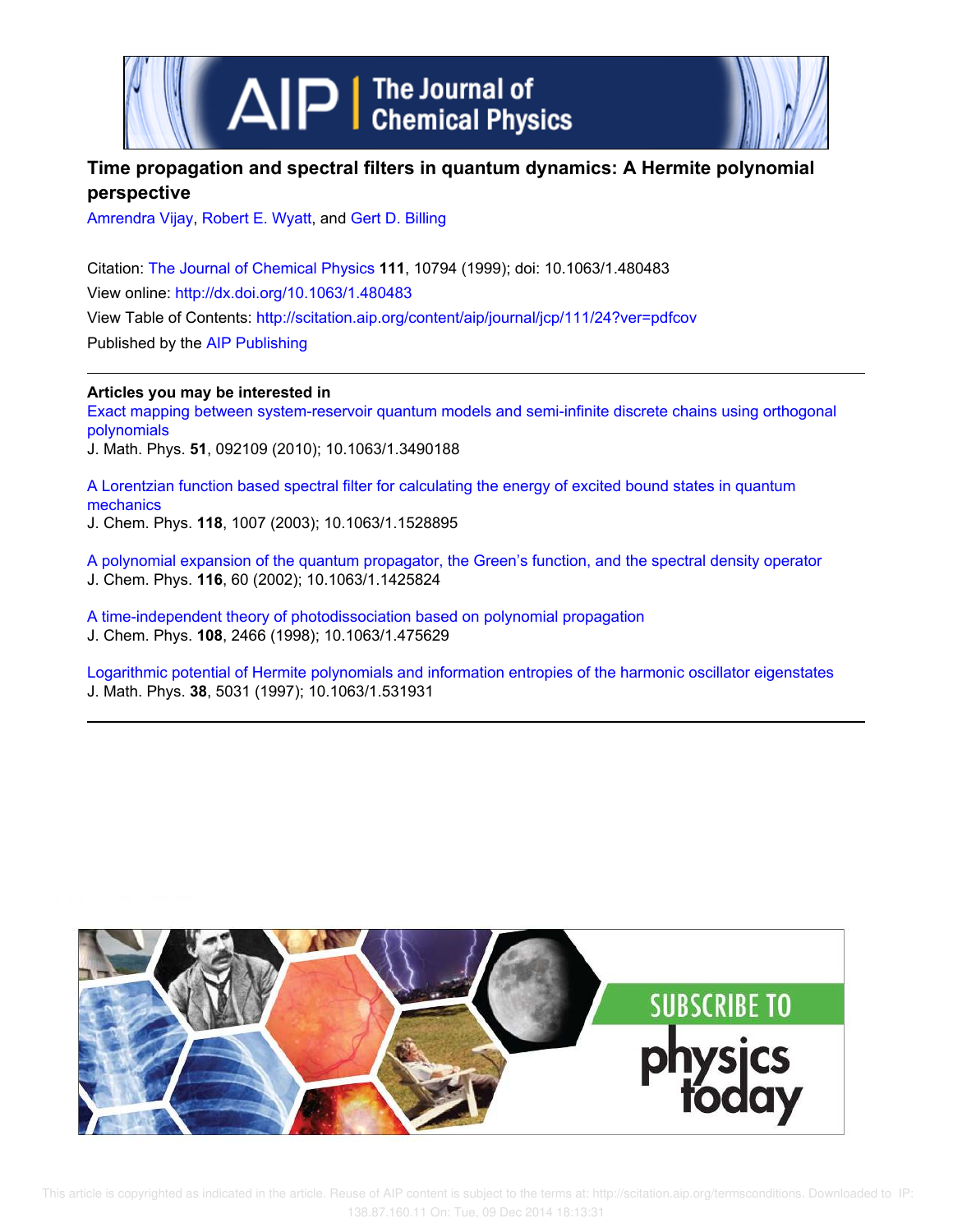# **Time propagation and spectral filters in quantum dynamics: A Hermite polynomial perspective**

Amrendra Vijay<sup>a)</sup> and Robert E. Wyatt

*Institute for Theoretical Chemistry, Department of Chemistry and Biochemistry, The University of Texas at Austin, Austin, Texas 78712-1167*

Gert D. Billing

*Kemisk Laboratorium III, H. C. Ørsted Institut, University of Copenhagen, DK-2100 Copenhagen Ø, Denmark*

(Received 26 August 1999; accepted 21 September 1999)

We present an investigation of Hermite polynomials as a basic paradigm for quantum dynamics, and make a thorough comparison with the well-known Chebyshev method. The motivation of the present study is to develop a compact and numerically efficient formulation of the spectral filter problem. In particular, we expand the time evolution operator in a Hermite series and obtain thereby an exponentially convergent propagation scheme. The basic features of the present formulation *vı`s a* vis Chebyshev scheme are as follows: (i) Contrary to the Chebyshev scheme Hamiltonian renormalization is not needed. However, an arbitrary time scaling may be necessary in order to avoid numerical hazards, and this time scaling also provides a leverage to accelerate the convergence of the Hermite series. We emphasize the final result is independent of the arbitrary scaling. (ii) As with the Chebyshev scheme the method is of high accuracy but not unitary by definition, and thus any deviation from unitarity may be used as a guideline for accuracy. The calculation of expansion coefficients in the present scheme is extremely simple. To contrast the convergence property of present method with that of the Chebyshev one for *finite time propagation*, we have introduced a *time*–*energy scaling* concept, and this has given rise to a unified picture of the overall convergence behavior. To test the efficacy of the present method, we have computed the transmission probability for a one-dimensional symmetric Eckart barrier, as a function of energy, and shown that the present method, by suitable *time*–*energy scaling*, can be very efficient for numerical simulation. *Time*–*energy scaling* analysis also suggests that it may be possible to achieve a faster convergence with the Hermite based method for finite time propagation, by a proper choice of scaling parameter. We have further extended the present formulation directed toward the spectral filter problem. In particular, we have utilized the Gaussian damping function for the purpose. The Hermite propagation scheme has allowed all the time integrals to be done fully analytically, a feature not completely shared by the Chebyshev based scheme. As a result, we have obtained a very compact and numerically efficient scheme for the spectral filters to compute the interior eigenspectra of a large rank eigensystem. The present formulation also allows us to obtain a closed form expression to estimate the error of the energies and spectral intensities. As a test, we have utilized the present spectral filter method to compute the highly excited vibrational states for the two-dimensional LiCN  $(J=0)$  system and compared with the exact diagonalization result. © 1999 *American Institute of Physics.* [S0021-9606(99)00647-9]

# **I. INTRODUCTION**

Quantum dynamics is the underlying theory for understanding molecular processes and hence establishing efficient numerical schemes to solve the quantum equations of motion that are very crucial for the simulation of various physical processes. In this context, the gradual evolution of pseudospectral and DVR methods has been very important and recent years have witnessed a tremendous upsurge of research in this sector of science.<sup>1–3</sup> A key ingredient of the pseudospectral method is an accurate representation of the time evolution operator  $(e^{-i\hat{H}t/\hbar}$ , where  $\hat{H}$  is the Hamiltonian operator), and in this pursuit, several numerical

schemes with varying degrees of success have been proposed.<sup>3</sup> In this paper we focus our attention on methods that involve recursive Hamiltonian operations in order to accomplish the desired time propagation. In this category, a formal decomposition of the time evolution operator into sum of products of a recursive Hamiltonian part and a time part is generally affected by the choice of a suitable polynomial expansion—the preferred choice is the classical orthogonal polynomial set, for this is the most well-studied set in mathematical physics. $4$  An obvious advantage of polynomial based approximation of the evolution operator is that it is global in nature and hence the quantum propagation can be carried out for an arbitrary time step, provided a sufficient number of terms are included in the series—a philosophy a)Electronic mail: aviz@lanczos.cm.utexas.edu consistent with the infinite limiting process in the theory of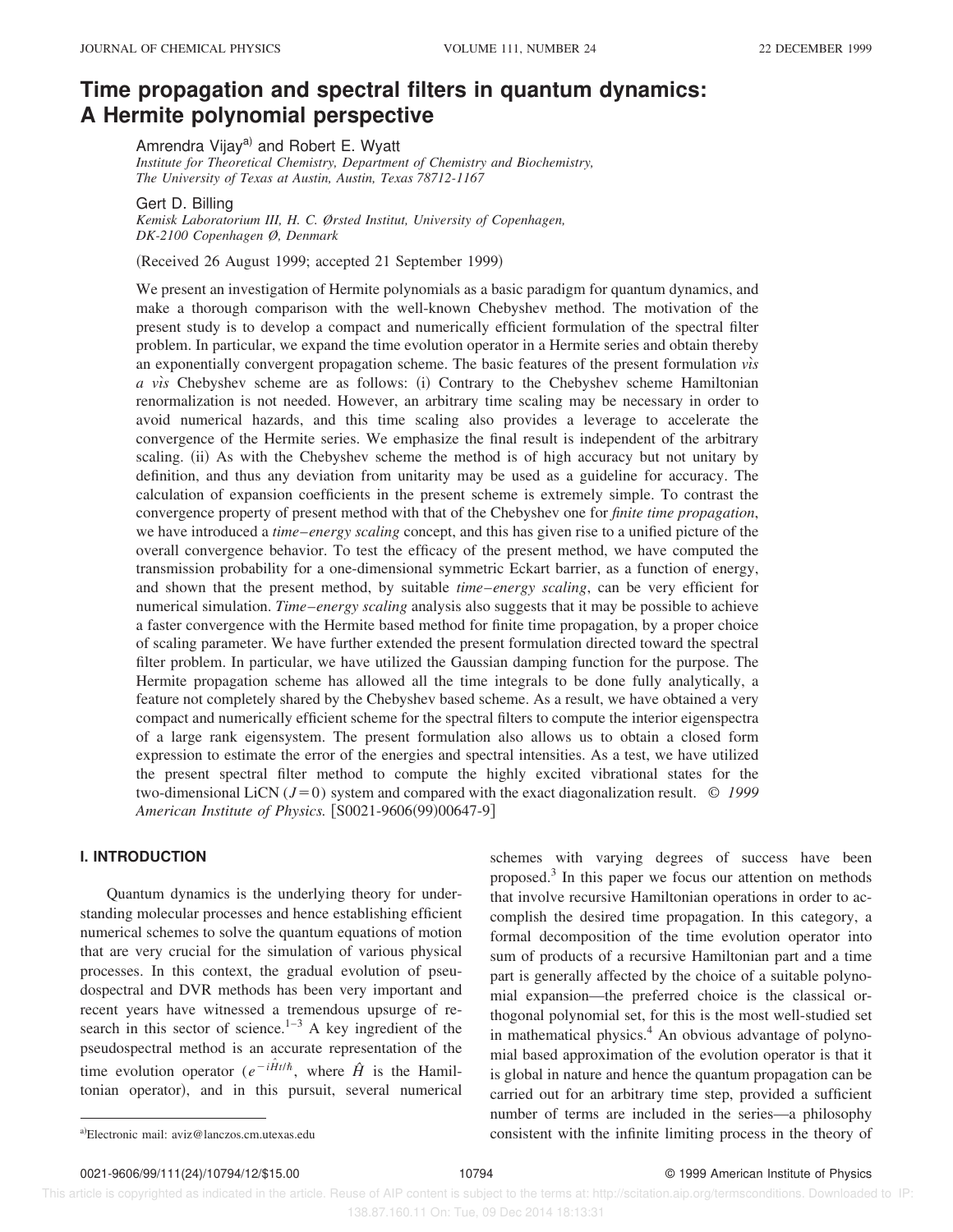approximation.<sup>5</sup> In this context, the introduction of the Chebyshev polynomial expansion of the evolution operator by Tal-Ezer and Kosloff<sup>6</sup> has been an important contribution. Later, a Legendre polynomial based scheme was also suggested for the purpose.<sup>7</sup> The development of a global time propagation scheme based on Chebyshev polynomials (Legendre polynomials provides an almost identical analytical frame) is considered generally satisfactory for *finite* time propagation, and in this situation there does not seem any pressing need to develop an alternative procedure. However, in the event of *infinite* time propagation (this is equivalent to carrying out the time propagation fully analytically up to infinity—an exercise frequently encountered in the time domain theory of spectral filters<sup>8</sup>), several alternate propagation schemes need to be developed to suit the analytical problems at hand. From the *finite* time propagation perspective, also, the Chebyshev method provides only ''fixed'' convergence characteristics of the approximating series and this convergence is determined by the spectral range represented in the input Hamiltonian. It is therefore worth exploring alternate polynomial based schemes with the convergence objective in mind and to devise a propagation method that is still recursive but with an accelerated convergence feature, so that we can minimize the total numerical effort.

In this paper we present our investigation of the Hermite polynomials as a basis for quantum time evolution. The use of Hermite polynomials for time propagation has been explored earlier by other authors. In particular, Kouri and Hoffman *et al.* have expressed the so-called *distributed approximating functions* (DAF) in terms of Hermite functions, and derived thereby a continuous DAF class free particle propagator, which has been explored for real time quantum dynamics in a series of papers.<sup>9</sup> Much closer to the present study, Hu has very recently presented the use of a Hermite polynomial based propagation system (which is referred to as a "Laguerre scheme"), and performed test calculations on one-dimensional harmonic and morse oscillator potentials.<sup>10</sup> Hu has amply discussed the error in the norm during *finite* time propagation, while ignoring the importance of phase error that is crucial for correct dynamics. The present elaboration is focused more on the practical issues, and pedagogically perhaps much more complete. Hermite polynomials have also been used to obtain semiclassical equations of motion. $11$ 

The motivation of the present investigation of Hermite polynomials has been to develop a compact and numerically efficient formulation of the spectral filter problem. Recent years have witnessed a tremendous upsurge of interest in the time domain theory of spectral filters, with the prime objective of devising efficient computational methods to extract an arbitrary window of eigenspectrum of a system involving a large rank Hamiltonian, for which a direct matrix diagonalization procedure may be extremely prohibitive.<sup>8</sup> The advent of the time domain theory of spectral filter is due to an important realization that—"an arbitrary initial state  $\psi(x)$  (assumed not to be orthogonal to any eigenstate of the system), after evolving under the spell of the Hamiltonian for a relatively short time projects into the space spanned by the energies close to  $\epsilon$ , and various such propagated wave packets at different energies within a window, could well serve as a basis for the conventional matrix diagonalization, resulting thereby the spectrum belonging to the chosen window.'' This appealing viewpoint, through the innovation of Neuhauser, $^{12}$ has come to be known as *filter diagonalization* (FD) methods in different guises. This is now a well-documented sector of research, and we note that various formulations of the original doctrine as promulgated by Neuhauser,  $12$  aside from the implementation strategy, fundamentally differentiate only in the choice of *damping function*. Of the damping functions, the *Gaussian* type has been frequently utilized, as this facilitates the evaluation of one of the double integrals analytically. A more elaborate choice of damping functions has also been made.<sup>13,14</sup> In this paper, we develop a compact and numerically efficient formulation of the spectral filter problem, using Hermite polynomials, which is based on the analytical settings originally proposed by Wall and Neuhauser,<sup>15</sup> who utilized Chebyshev polynomials along with the Gaussian damping function. Chebyshev polynomials as a basis for global time propagation has been very successful for general quantum dynamical problems. In the context of spectral filtering utilizing Gaussian damping, the major drawback of Chebyshev polynomials is that the crucial integral involving the time parameter cannot be done fully analytically and, as a result, the ensuing numerical scheme is computationally less efficient. In the present work, we follow the Gaussian damping based time domain theory of spectral filters,<sup>15</sup> with a difference that we utilize the Hermite method of time evolution in the numerical implementation. As a result, we have been able to carry out all the time integrals fully analytically and obtained thereby a very compact numerical scheme. With the present approach, we also outline a very clear picture of the mechanism of Gaussian filtering in actual numerical terms.

The organization of this paper is as follows. In Sec. II, we derive the fundamental Hermite propagation equation and continue the analysis from both a *finite* and *infinite* time propagation perspective, by invoking the *time*–*energy scaling* concept. We elaborate the time domain theory of spectral filters from Hermite polynomial perspective and derive different quantities of interests in Sec. III. We discuss the details of the model system studied here in Sec. IV, and in Sec. V we present the computational results. We conclude the presentation in Sec. VI.

# **II. THE HERMITE PROPAGATOR**

We consider the time-dependent Schrödinger equation ~TDSE!,

$$
i\hbar \frac{\partial \psi(x,t)}{\partial t} = \hat{H}\psi(x,t),\tag{1}
$$

which is subject to an initial condition. For a stationary Hamiltonian, the formal solution is

$$
\psi(x,t) = e^{(-i/\hbar)\hat{H}t}\psi(x,0),\tag{2}
$$

where  $e^{(-i/\hbar)\hat{H}t}$  is the time evolution operator in the Schrödinger representation. We now wish to expand  $e^{(-i/\hbar)\hat{H}t}$  in the Hermite polynomials,  $H_m(\hat{H})$ , as follows: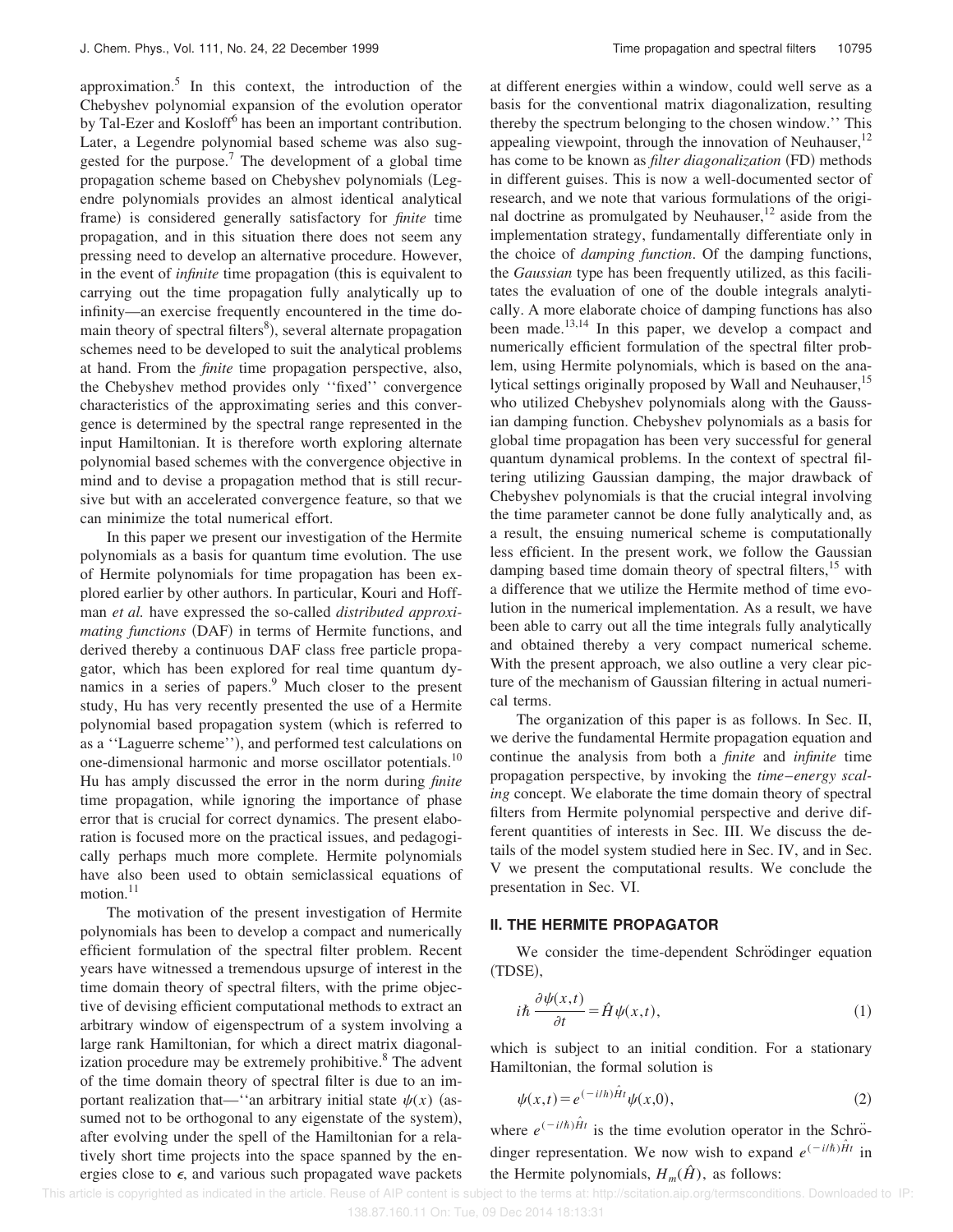$$
e^{(-i/\hbar)\hat{H}t} = \sum_{m} a_{m}(t)H_{m}(\hat{H}).
$$
\n(3)

Here *t* and  $\hat{H}$  are assumed to be properly scaled (say, using unit factors) to render them dimensionless. This point will be clarified later. We further note there is no restriction in the range of the Hamiltonian. Following standard algebra, the expansion coefficients in Eq.  $(3)$  can be computed to obtain

$$
a_m(t) = \frac{(-i)^m}{m!} \tilde{t}^m e^{-\tilde{t}^2},
$$
\n(4)

where  $\tilde{t}$  is defined as  $t/2\hbar$ . Hence, the working equation for the solution of the TDSE is

$$
\psi(x,t) = e^{-\tilde{t}^2} \sum_{m} \frac{(-i)^m}{m!} \tilde{t}^m H_m(\hat{H}) \psi(x,0).
$$
 (5)

Finally, the Hermite polynomial recurrence relation provides a recursive algorithm for the evolution operator. As to the convergence of the series  $(5)$ , it is easy to verify by the simple ratio test that the series eventually converges because of the factorial factor in the denominator. The exponential convergence of Eq.  $(5)$  has also been noted by Hu.<sup>10</sup> As with the Chebyshev based scheme, $6$  the present propagation method is not unitary by definition [cf. Eq.  $(3)$ ], and thus any deviation from unitarity may be used as a guideline for accuracy.

There are two distinct situations wherein we seek to establish the efficacy of a given time propagation scheme in quantum mechanics. First, what we call *finite time* propagation, is concerned with the efficiency of the method to propagate the wave function for a given finite duration. Within the realm of polynomial based approximations, the question is how fast the ensuing series converges. In another situation, which we refer to as *infinite time* propagation, one carries out the entire time propagation analytically up to infinity (typical examples being the eigenvalue determination by timedependent spectral filter methods) and here, aside from the usual convergence issue, one is also concerned with the analytical behavior of the approximating polynomial series that may affect the final numerical scheme. From the perspective of these issues, we will discuss the efficiency of the present scheme and also make a comparison with the similar Chebyshev based scheme.

#### **A. Finite time propagation**

In this situation, the propagation is carried out by recursively applying the elementary propagator for each time step. In this case, we here wish to discuss the convergence property of Eq.  $(5)$  for a given finite time step and also compare the dynamics with a Chebyshev based scheme. In the analysis of the convergence behavior, one is not unduly concerned for what eventually happens to the series, which, in most cases, converges. Rather, one is more interested in the nature of the error term of a finitely truncated series and the means to accelerate the convergence.

First we note that Eq.  $(5)$  states an approximation of an operator-valued function in terms of truncated Hermite series. From the theory of approximation we know an arbitrary function, subject to a few conditions (e.g., absolute integrability) can be expanded in any of the orthogonal polynomials;<sup>16</sup> however, the choice is often dictated by the error term associated with a finitely truncated series. In the realm of orthogonal polynomials the error behavior is essentially controlled by the nature of an associated weight function, and the reason for the Chebyshev based approximation scheme being popular, is that the error is uniformly distributed throughout the polynomial range.<sup>16</sup> This does not necessarily mean that all other orthogonal polynomials are not at all suitable for the approximation purposes. Here we argue that the hallmark for fast convergence of the polynomial series is our realization of *time*–*energy scaling*—one affecting the another for being the conjugate variables. This concept of scaling gives rise to an enhanced understanding of the mechanism of convergence. In order to elaborate this concept, we analyze the time evolved wave function expressed in the Chebyshev series,  $T_m$ , which is given as<sup>6</sup>

$$
\psi(x,t) = \sum_{m} (2 - \delta_{m0})(-i)^{m} e^{-2i\overline{\lambda}t}
$$

$$
\times J_{m}(2\tilde{t}\Delta\lambda) T_{m} \left(\frac{\hat{H} - \overline{\lambda}}{\Delta\lambda}\right) \psi(x,0), \tag{6}
$$

where  $\Delta\lambda$  and  $\overline{\lambda}$  are the scaling parameters to readjust the range of the Hamiltonian. Within the Chebyshev framework, the *time*–*energy scaling* concept is interwoven with the requirement of fixing the range of the Hamiltonian, as dictated by the property of Chebyshev polynomial, and here the time scaling  $[\Delta \lambda]$ , in the argument of the Bessel function,  $J_m$ , in Eq.  $(6)$ ] obviously determines the convergence characteristics by the property of the Bessel function. Here we have accomplished the scaling from the Hamiltonian side, and thereby we have obtained a "constant" scaling factor  $(\Delta \lambda)$ for the time variable. We therefore refer to this as ''fixed range" time scaling. As a result, we obtain a natural (but fixed) convergence behavior of Eq.  $(6)$  through the fixed argument of the Bessel function, and by way of scaling there is no freedom to further accelerate the convergence of the Chebyshev series.

We now analyze the convergence behavior of the Hermite series [Eq. (5)] from the *time–energy scaling* perspective. First of all, we point out that there is no pressing need to embark upon any scaling for the Hermite based scheme, though it turns out to be a useful exercise. As there is no restriction in the range of Hermite functions, we are not constrained to affect the time scaling through the Hamiltonian renormalization, contrary to the situation with the Chebyshev based scheme. Instead, it turns out to be convenient to follow a more flexible line, and allow ourselves for a ''flexible range'' time scaling. By ''flexible range'' we simply mean to multiply the time variable with an arbitrary scale factor and accordingly readjust the Hamiltonian. This essentially amounts to an arbitrary shift in the energy axis, with absolutely no observable consequence. This means that the flex-

This article is copyrighted as indicated in the article. Reuse of AIP content is subject to the terms at: http://scitation.aip.org/termsconditions. Downloaded to IP: 138.87.160.11 On: Tue, 09 Dec 2014 18:13:31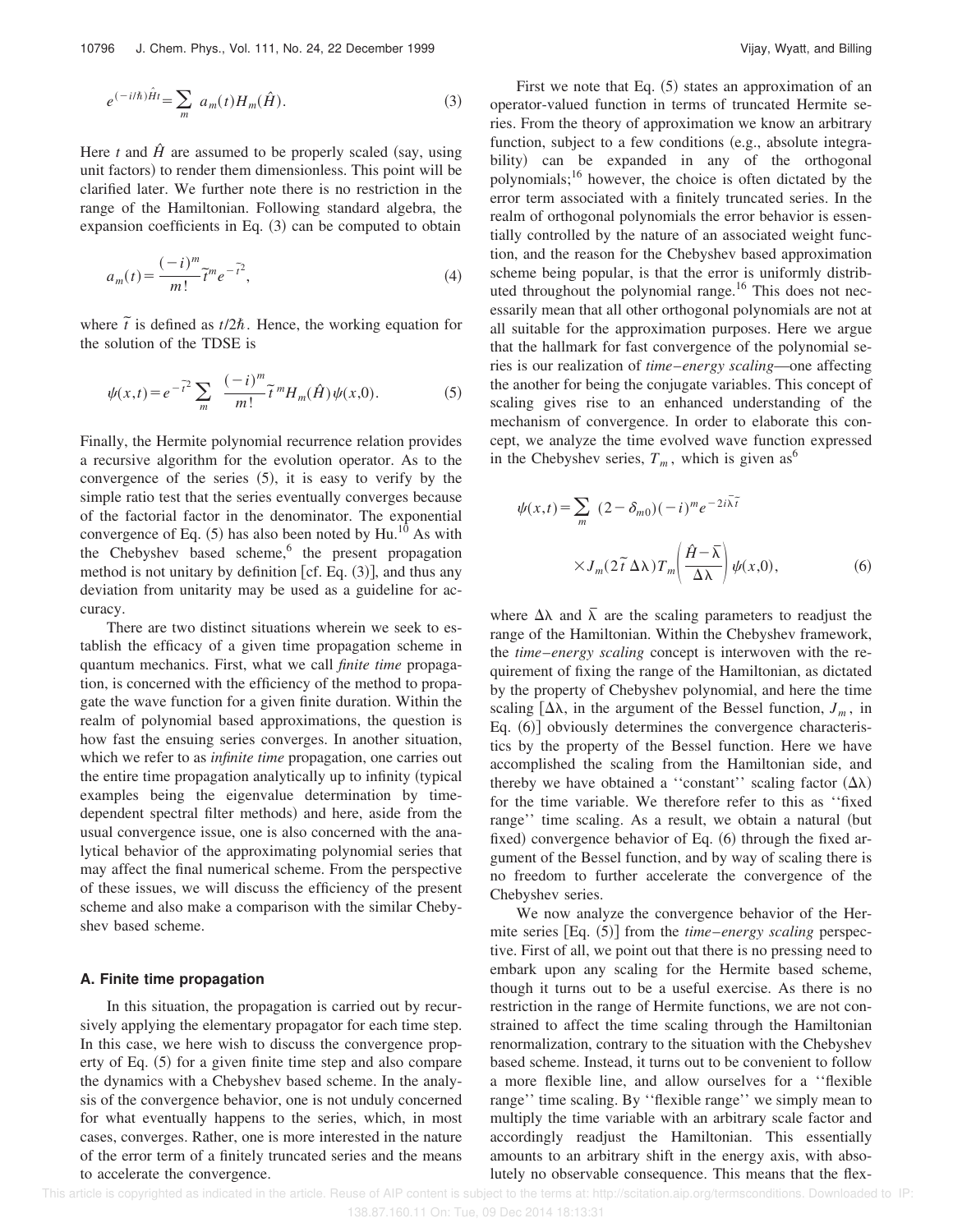ible range time scaling in the Hermite context does not constrain the spectrum of the system in any way, which is contrary to the situation of fixed range time scaling in the Chebyshev method. In a practical situation, however, poten- $\alpha$  tial energy cutoff  $(if any)$  will be the common denominator affecting identically the behavior of both Hermite and Chebyshev based schemes. As will become clear later, the time scaling in the Hermite context is not a parameter affecting the system. It is just a convenient device to avoid numerical hazards (*if any*) and at the same time it possibly provides leverage to accelerate the convergence of the Hermite series. We note the truncated Hermite series has also been utilized in the area of signal and image processing, and it is well recognized that the rate of convergence of the series can be enhanced by choosing a good center and a good scale factor for the Hermite functions.<sup>17</sup> That an arbitrary scale factor may play an important role for the fast convergence of the Hermite series is not difficult to discern if we carefully examine Eq.  $(5)$ . We first recognize that the coefficients  $a_m$ in Eq.  $(5)$  can be absorbed into the recurrence scheme for the Hermite polynomials to obtain the following expression:

$$
\psi(x,t) = \sum_{m} S_m, \qquad (7)
$$

where  $S_m$  can be computed by the three-term recurrence relation:

$$
S_m = \frac{2\tilde{t}}{m} (\tilde{t}S_{m-2} - i\hat{H}S_{m-1}),
$$
\n(8)

with  $S_0 = \exp(-\tilde{t}^2)\psi(x,0)$  and  $S_1 = -2i\tilde{t}HS_0$ . The convergence of the Hermite series manifests here itself by the presence of factor  $m$  in the denominator of Eq.  $(8)$ . As the factor  $\exp(-\tilde{t}^2)$  in the expression for  $S_0$  (which is the ramification of the weight factor associated with the Hermite polynomials) approaches zero rather quickly when  $|\tilde{t}|$  is substantially larger than unity, the present scheme is ideally suited to approximate functions that either have a finite support or are very concentrated (in time or space). Lanczos has also argued<sup>16</sup>—if the weight factor is such that it is large in the immediate neighborhood of zero (center) and then drops to a small value, a finite sum of the corresponding orthogonal polynomials will approximate the given function with great accuracy around the origin, but the accuracy in the rest of the interval will be less. This behavior is expected to manifest here also and therefore a time scaling of Eq.  $(5)$  may be necessitated to ensure fast convergence of the series by adjusting the  $exp(-\tilde{t}^2)$  term. There could be different procedures for time scaling, and the ''Chebyshev style'' scaling (that is, to force the range of the Hamiltonian to fall between  $-1$  and  $+1$ ) leads to the following expression:

$$
\psi(x,t) = \sum_{m} \frac{(-i)^m}{m!} e^{-2i\overline{\lambda} \tilde{t}} (\tilde{t} \Delta \lambda)^m
$$

$$
\times e^{-(\tilde{t}\Delta \lambda)^2} H_m \left( \frac{\hat{H} - \overline{\lambda}}{\Delta \lambda} \right) \psi(x,0).
$$
 (9)

Here  $\Delta\lambda$  and  $\overline{\lambda}$  are defined as in the Chebyshev based scheme. On the other hand, if we follow the ''flexible range'' time scaling, we obtain the following expression:

$$
\psi(x,t) = \sum_{m} \frac{(-i)^m}{m!} (\lambda \tilde{t})^m e^{-(\lambda \tilde{t})^2} H_m\left(\frac{\hat{H}}{\lambda}\right) \psi(x,0), \quad (10)
$$

where  $\lambda$  is some arbitrary scale factor, and Eq. (8) becomes

$$
S_m = \frac{2}{m} \left[ (\lambda \tilde{t})^2 S_{m-2} - \tilde{t} \hat{H} S_{m-1} \right],\tag{11}
$$

with  $S_0 = \exp[-(\lambda \tilde{t})^2] \psi(x,0)$  and  $S_1 = -2i \tilde{t} \tilde{t} \hat{H} S_0$ .

Though time scaling is recommended here for accelerating the convergence of the Hermite series, it is not a mandatory step for a successful application of the present method. However, another reason has to do with the practical issue of which units one is using in actual numerical computations. We notice that the time factor appears as the argument of the Gaussian in the expression for  $S_0$ , and it also appears as a multiplicative factor [see Eq.  $(8)$ ]; there is a real danger of multiplication of a very small number with a large number if one is using atomic units in the calculation and a judicious choice of scale factor will help to avoid the numerical problem (*if any*). We emphasize that there is no natural instability associated with the present method of time propagation. To forestall this problem, we prefer to use the so-called ''molecular unit" in the numerical implementation.<sup>18</sup>

### **B. Infinite time propagation**

An important feature of orthogonal polynomial based approximation of the evolution operator is a clear separation of the operator into a recursive Hamiltonian part and a time part, and the latter usually appears as a mixture of elementary transcendental functions and some special functions. This feature allows us to carry out the integrals involving the time parameter analytically, which, in practice, amounts essentially to *infinite time* propagation. The convergence of the resulting series then follows the arguments of an infinite limiting processes of applied analysis (characterized by recursive Hamiltonian operation on a wave function), and could be used as such for different purposes. As a general example, we consider the following equation:

$$
\phi(x,\epsilon_l) = \frac{1}{2\pi} \int dt \, e^{i\epsilon_l t} \psi(x,t) g(t),\tag{12}
$$

where  $\psi(x,t)$  is the time-evolved wave function and  $g(t)$  is the damping function that may be required to make the integral converge faster. In general, the range of the integral goes from 0 to  $\infty$ ; however, in the presence of time reversal symmetry the integral would be evaluated from  $-\infty$  to  $+\infty$ . From the eigenvalue perspective, Eq.  $(12)$  is the Fourier transformation<sup>19</sup> of the wave function from the time domain to the energy domain. In the parlance of *filter diagonalization*,<sup>15</sup>  $\phi(x, \epsilon)$  in Eq. (12) is a function (not necessarily an eigenfunction) "filtered" at a given energy  $\epsilon_l$ from the time-evolved wave function,  $\psi(x,t)$ . Here we ex-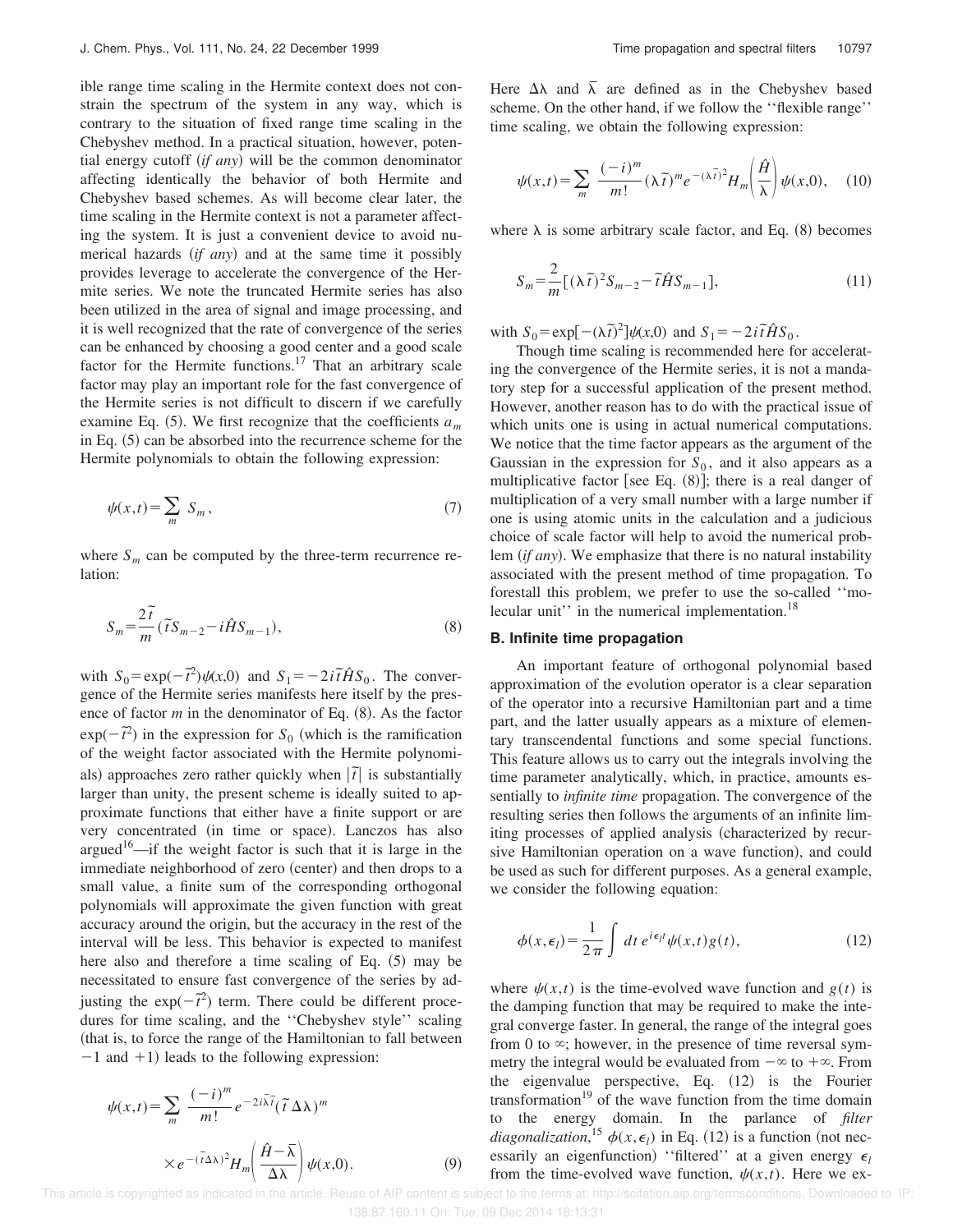amine the cases when  $g(t)$  is either unity or a Gaussian damping function, and carry out the integration from  $-\infty$  to  $+\infty$ . These two choices for the damping function are very popular in spectral filter problems.<sup>14,15,20</sup>

(i)  $g(t)$  *is unity*: This situation is usually referred to as the *delta filter* or *box filter*. 14,20 Within the Chebyshev based scheme, the integral  $(12)$  can be evaluated to obtain

$$
\phi(x, \epsilon_l) = \frac{2}{\Delta \lambda} (1 - \overline{\epsilon_l})^{-1/2} \sum_{m=0}^{\infty} (2 - \delta_{m0}) T_m(\overline{\epsilon_l})
$$

$$
\times T_m(\overline{H}) \psi(x, 0), \qquad (13)
$$

where  $\bar{\epsilon}_l$  and  $\bar{H}$  are the normalized energy and Hamiltonian, respectively, and  $\Delta\lambda$  is the scaling parameter. On the other hand, Eq.  $(12)$  within the Hermite based scheme takes the form

$$
\phi(x,\epsilon_l) = \sum_{m=0}^{\infty} \frac{e^{-\epsilon_l^2/2} H_m(\epsilon_l)}{\sqrt{2^m \sqrt{\pi m!}}} \frac{e^{-\epsilon_l^2/2} H_m(\hat{H})}{\sqrt{2^m \sqrt{\pi m!}}} \psi(x,0).
$$
\n(14)

We note that Eqs.  $(13)$  and  $(14)$  are essentially the statement of the resolution of identity in a complete set of states. Here, the analytical properties of Eqs.  $(13)$  and  $(14)$ , in practical applications, take precedence over the convergence issue, though there is no doubt that both series will eventually converge. In the problem of filter diagonalization, Eq.  $(13)$  is somewhat easier to further manipulate because of the special property of the product of two Chebychev functions, and this has been very nicely exploited for practical purposes.<sup>14</sup>

(ii)  $g(t)$  *is a Gaussian function,*  $e^{-t^2/4T^2}$ . This is usually referred to as *the Gaussian filter*. <sup>15</sup> Within the Chebyshev based scheme, Eq. (12) cannot be integrated fully analytically because of the presence of the Bessel function in Eq.  $(6)$ . In the filter diagonalization applications, one has to resort to numerical integration at some stage.<sup>15</sup> In addition, the physical picture associated with Gaussian damping also remains fully masked in the equation, and we do not understand the mechanism of Gaussian filtering in actual numerical terms. On the contrary, the Hermite based propagation scheme permits the evaluation of Eq.  $(12)$  fully analytically to obtain a closed form expression,

$$
\phi(x, \epsilon_{l}) = \sum_{m=0}^{\infty} \eta^{m+1} \frac{e^{-(\epsilon_{l}\eta)^{2}/2} H_{m}(\epsilon_{l}\eta)}{\sqrt{2^{m}\sqrt{\pi}m!}}
$$

$$
\times \frac{e^{-(\epsilon_{l}\eta)^{2}/2} H_{m}(\hat{H})}{\sqrt{2^{m}\sqrt{\pi}m!}} \psi(x, 0). \tag{15}
$$

where  $\eta = T/\sqrt{1+T^2}$ , is always less than unity. Thus, the physical effect of Gaussian damping in the Hermite case translates into a continuous geometrical trimming of the series through the  $\eta$  parameter, and this provides an enhanced convergence of the integral  $(12)$  at the cost of the Gaussian width as an extra parameter to be adjusted. This geometrical trimming of the series is very much reminiscent of the *Abel summation* technique, which has frequently been employed in studies of divergent series. $^{21}$  According to this interpretation, the parameter  $\eta$  defines the radius of the sphere within which the series is absolutely convergent (in fact, the series is absolutely and unconditionally convergent anywhere within the sphere of unit radius). In the limit of an infinite width Gaussian,  $\eta$  tends to unity, and this essentially has the effect of removing the impact of Gaussian damping, which is anyway an arbitrarily free parameter. This is very convenient if we would like to *switch on* damping only after some time has elapsed—a proposition put forth in a recent application<sup>22</sup>—in which case, both Eqs.  $(14)$  and  $(15)$  would be involved in the filtering process. Thus, we see that the Hermite polynomials have the edge over the corresponding Chebyshev polynomials in approximating the evolution operator for the applications of Gaussian damping based filter diagonalization.

We conclude this section by highlighting the important observation—while the issue of convergence takes a prominent stage for orthogonal polynomial based *finite time* quantum propagation, the analytical properties of the approximating series may be important for an improved numerical implementation, in the event of *infinite time* propagation.

## **III. SPECTRAL FILTERS**

In the following we will develop the Hermite polynomial based spectral filter procedure along the analytical settings originally put forth by Wall and Neuhauser.<sup>15</sup> As the filter procedure has been elaborated in detail earlier, we present here only a brief outline and discuss the theory only from the Hermite polynomial perspective.

## **A. Basic principles and construction of Hamiltonian matrix**

We consider the time-independent Schrödinger equation (TISE) as a formal statement of the eigenvalue problem,  $\hat{\mathcal{H}}\Psi(x,E_l) = E_l\Psi(x,E_l)$ . If we express the eigenfunction,  $\Psi(x, E_l)$  in a nonorthogonal basis,

$$
\Psi(x, E_l) = \sum_{m=1}^{L} B_{lm} \phi(x, \epsilon_m), \qquad (16)
$$

we obtain the eigenvalue problem in the matrix form as  $\mathcal{H}B = SB \epsilon$ . Here  $\epsilon$  is a diagonal matrix containing the eigenvalues, and the Hamiltonian and overlap matrices are defined, respectively, as follows:

$$
S_{m,m'} = \int_{-\infty}^{\infty} dx \, \phi^*(x, \epsilon_m) \phi(x, \epsilon'_m), \tag{17}
$$

$$
\mathcal{H}_{m,m'} = \int_{-\infty}^{\infty} dx \, \phi^*(x, \epsilon_m) \hat{\mathcal{H}} \phi(x, \epsilon'_m). \tag{18}
$$

Here the notation  $\epsilon_m$  refers to an arbitrary energy and it has meaning in the context of time–energy Fourier analysis, as will be clear later. At this point, any set of basis functions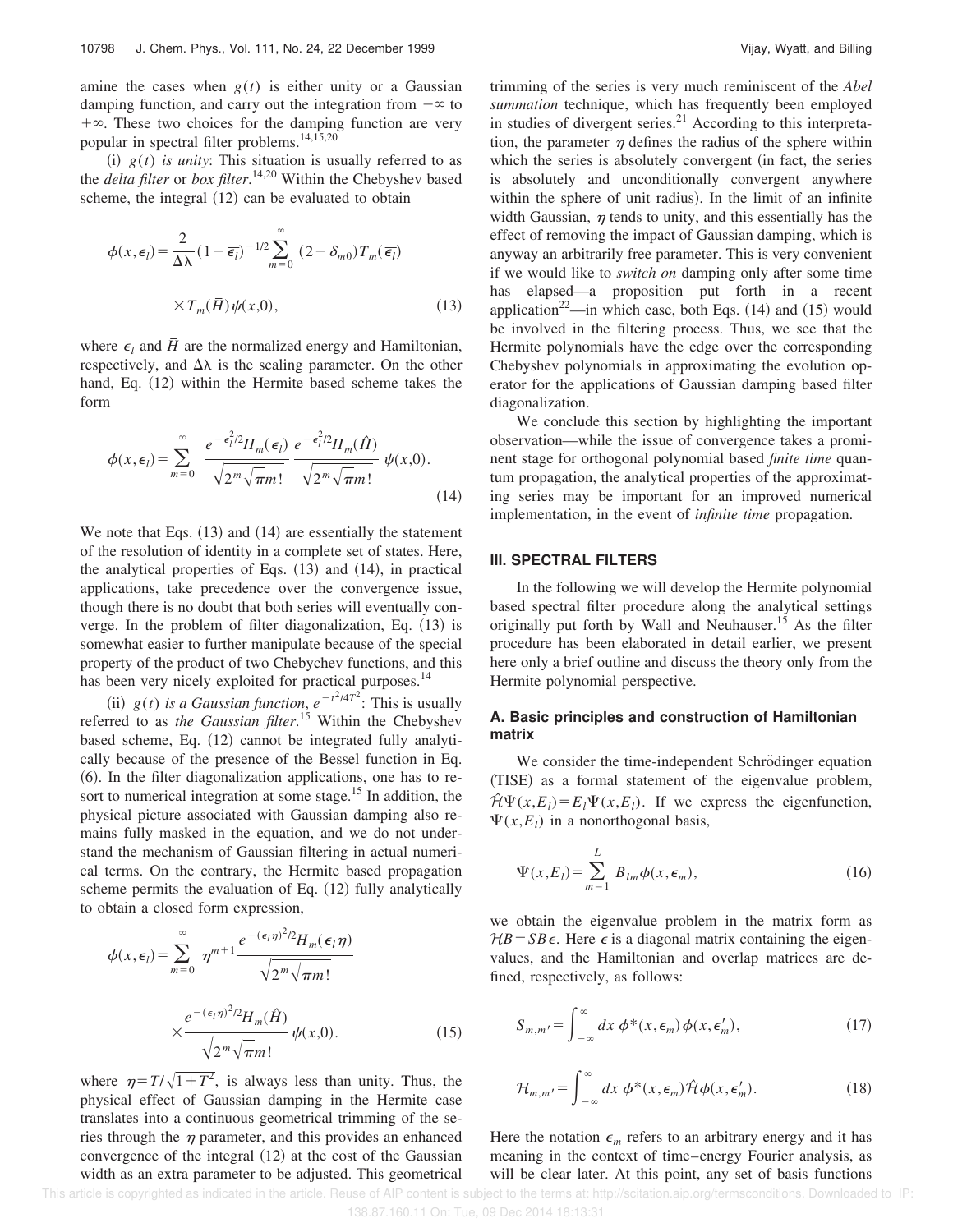could serve the purpose, and if we are interested in the eigenvalues from the highly excited region of a large rank Hamiltonian, the procedure is going to be extremely expensive.

Within the FD premise the basis  $\phi(x, \epsilon_m)$  is extracted from the time evolving wave function by utilizing the Fourier integral theorem,

$$
\phi(x,\epsilon_m) = \frac{1}{\sqrt{2\pi}} \int_{-\infty}^{\infty} dt \, e^{i\epsilon_m t} \psi(x,t) e^{-t^2/2T^2},\tag{19}
$$

where the Gaussian damping term,  $e^{-t^2/2T^2}$ , has been inserted to make the integral converge faster, and  $\{\epsilon_m : m\}$  $=1,L$ } constitutes a set of discrete energies within a given energy window. This is the filter step of the FD method. The Fourier integral theorem<sup>19</sup> asserts that a time evolving function (provided it did not start orthogonal to any of the eigenstates of the Hamiltonian) represents all the energy components due to an *infinite* time baseline [In theoretical terms, the time parameter does go to infinity. However, in the situation when  $\epsilon_m$  is one of the eigenvalues of the Hamiltonian, the concept *infinity* refers to a *limiting process* and it is the minimum time that the wave function,  $\psi(x,t)$ , has to be propagated in order to resolve the eigenfunction corresponding to the eigenvalue  $\epsilon_m$  correctly]. We point out that the range of integration in Eq. (19) (i.e., from  $-\infty$  to  $\infty$ ) indicates the validity of time reversal symmetry, which is fully justified for the eigenvalue problems in quantum mechanics. In fact, the imposition of time reversal symmetry in quantum mechanics essentially amounts to a definite choice of the ''phase factor,'' which, however, has no consequence from the measurement perspective. $2<sup>3</sup>$  The crux of the FD method lies in an important observation from Eq. (19). The integrand in Eq.  $(19)$  is highly oscillatory (this is the reason a damping function, in the form of Gaussian has been inserted), and therefore reflects the possibility of strong cancellation for a moderately large value of *t*. As time goes on, we expect smaller contributions from the energy components away from  $\epsilon_m$ . This phenomenon is known as the *loss of phase coherence*, the result of which leads to the crucial conviction that—''*after a relatively short time the filtered function*,  $\phi(x, \epsilon_m)$  will span the space of quantum states with energies *close to*  $\epsilon_m$ ," and several such filtered functions at a discrete set of energies within a given window could well serve as a set to obtain the eigenvalues within the window, by conventional matrix diagonalization.<sup>12</sup> In this sense, the time propagation step in the FD method acts as a *preconditioner* of the basis for eventual disentanglement of eigenstates by the diagonalization process. The filtered functions  $\phi(x, \epsilon_m)$  are not expected to be orthogonal and, in practical applications, we need to make sure that the set is overcomplete, that is, the size of the matrix  $(L)$  we diagonalize is larger than the number of eigenvalues within the given window.

The above discussion essentially completes the basic ideas involved in the FD. Here, Eqs.  $(16)$ – $(19)$  form the basic structure of the FD method, and the obvious question that remains is as how efficiently can we cast the working equations for the matrix elements [Eqs.  $(17)$  and  $(18)$ ]. Along this goal, we have followed the algebra originally elaborated for the purpose by Wall and Neuhauser.<sup>15</sup> In Eq. (19),  $\psi(x,t)$ is the time evolved wave function as given in Eq.  $(2)$ . To this end, we could use any *short time* propagator to generate  $\psi(x,t)$  at different times in an interval and carry out the integral (19) numerically. However, the numerical integration procedure is fraught with difficulties as one has to take cognizance of the sampling theorem<sup>24</sup> (even though the sampling issue will manifest in the present FD context only indirectly), apart from the length one has to carry out the time propagation. As Eq.  $(19)$  involves an integration over time, it would be very convenient to utilize a propagation method that splits the evolution operator into a Hamiltonian part and a time part, so that one can attempt to carry out the time integral analytically. In this context, orthogonal polynomial based recursive propagation method is an ideal choice  $(e.g.,)$ Chebyshev propagation). As it has been noted by Wall and Neuhauser, $15$  the time integration with the Chebyshev method could not be accomplished fully analytically, rendering the resulting computational recipe somewhat less efficient and transparent. It is at this stage that the Hermite polynomial based propagation method holds an edge over the Chebyshev method.

In what follows, we present a derivation for the overlap and Hamiltonian matrices. With Eq.  $(19)$ , the expression for overlap and Hamiltonian matrices takes the form as follows:

$$
S_{m,m'} = \int_{-\infty}^{\infty} \int_{-\infty}^{\infty} dt \, dt' \, e^{-(t^2 + t'^2)/2T} e^{i(\epsilon_m t + \epsilon_{m'} t')}
$$

$$
\times \int_{-\infty}^{\infty} dx \, \psi^*(x, t) \psi(x, t), \qquad (20)
$$

$$
\mathcal{H}_{m,m'} = \int_{-\infty}^{\infty} \int_{-\infty}^{\infty} dt \, dt' \, e^{-(t^2 + t'^2)/2T} e^{i(\epsilon_m t + \epsilon_{m'} t')}
$$

$$
\times \int_{-\infty}^{\infty} dx \, \psi^*(x, t) \hat{\mathcal{H}} \psi(x, t).
$$
(21)

The time reversal symmetry allows one to choose  $\Psi(x, E_l)$ and hence  $\phi(x, \epsilon_m)$  as a real function, and therefore we can consider  $\psi^*(x,t)$  as the wave function evolved for negative time,  $\psi(x, -t)$ , along with some arbitrary phase factor that may conveniently be taken as unity. This consideration essentially follows from the Fourier analysis, which also suggests that the initial wave function,  $\psi(x,0)$ , be real valued. Thus, the space part of the integral in Eq.  $(20)$  takes the form of a correlation amplitude, *C*(*t*):

$$
\int_{-\infty}^{\infty} dx \, \psi^*(x,t) \psi(x,t) = \int_{-\infty}^{\infty} dx \, \psi(x,-t) \psi(x,t)
$$

$$
= \int_{-\infty}^{\infty} dx \, \psi(x,0) \psi(x,t+t')
$$

$$
= C^s(t+t'). \tag{22}
$$

Here we have utilized the fact that the correlation amplitude belongs to the class of *stationary random function*, and is thus invariant under a change of the origin of times as the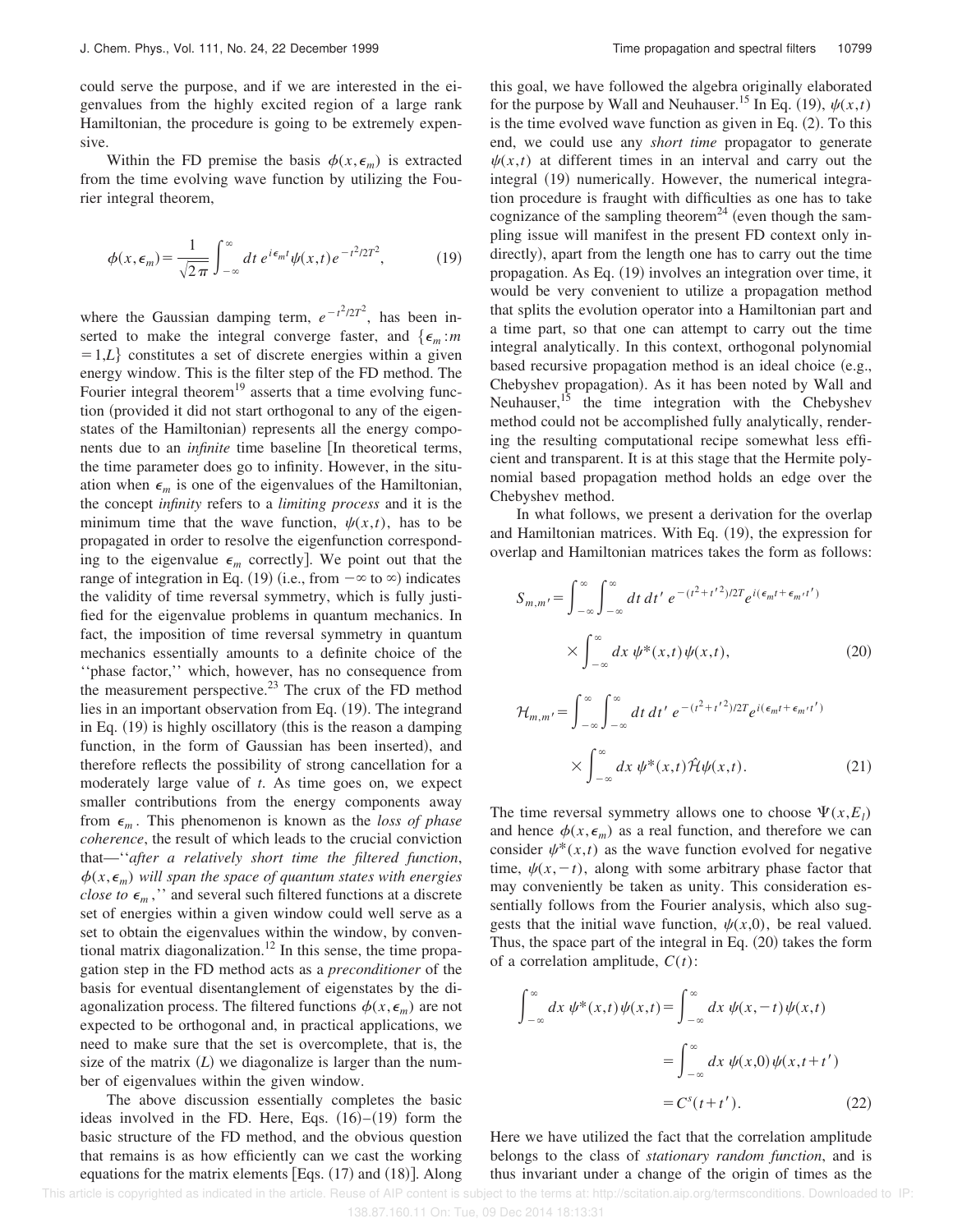choice of time origin is entirely arbitrary.<sup>25</sup> Along the same argument we have the space part of the integral  $(21)$  to be written as follows:

$$
\int_{-\infty}^{\infty} dx \, \psi^*(x,t) \hat{\mathcal{H}} \psi(x,t) = \int_{-\infty}^{\infty} dx \, \psi(x,-t) \chi(x,t)
$$

$$
= \int_{-\infty}^{\infty} dx \, \psi(x,0) \chi(x,t+t')
$$

$$
= C^h(t+t')
$$

$$
= \int_{-\infty}^{\infty} dx \, \psi(x,0) \hat{\mathcal{H}} \psi(x,t+t'). \tag{23}
$$

On making a change of variables as  $t = \alpha/2 + \beta$  and *t'*  $= \alpha/2 - \beta$  in Eqs. (20) and (21), and integrating out the  $\beta$ variable analytically, we obtain

$$
S_{m,m'} = \frac{T}{2\sqrt{\pi}} e^{-(\epsilon_m - \epsilon_{m'})^2 T^2 / 4}
$$

$$
\times \int_{-\infty}^{\infty} dt \, e^{i(\epsilon_m - \epsilon_{m'}) t/2} e^{-t^2 / 4T^2} C^s(t), \tag{24}
$$

$$
\mathcal{H}_{m,m'} = \frac{T}{2\sqrt{\pi}} e^{-(\epsilon_m - \epsilon_{m'})^2 T^2 / 4}
$$
\n
$$
\times \int_{-\infty}^{\infty} dt \, e^{i(\epsilon_m - \epsilon_{m'})t/2} e^{-t^2 / 4T^2} C^h(t), \tag{25}
$$

where  $C^{s}(t)$  and  $C^{h}(t)$  are the integrals involving the space part, as defined in Eqs.  $(22)$  and  $(23)$ . Now, if we accept the Hermite polynomials,  $H_k(\hat{\mathcal{H}})$  as the basis for time propagation  $[Eq. (5)]$  we can write the correlation amplitude  $[cf. Eqs.$  $(22)$  and  $(23)$ ] as

$$
C^{s}(t) = \sum_{k=0}^{\infty} a_{k}(t) \int_{-\infty}^{\infty} dx \, \psi(x,0) H_{k}(\hat{\mathcal{H}}) \psi(x,0), \qquad (26)
$$

$$
C^{h}(t) = \sum_{k=0}^{\infty} a_{k}(t) \int_{-\infty}^{\infty} dx \psi(x,0)
$$

$$
\times \left[\frac{1}{2}H_{k+1}(\hat{\mathcal{H}}) + kH_{k-1}(\hat{\mathcal{H}})\right]\psi(x,0), \tag{27}
$$

where we have utilized the property of Hermite polynomials to arrive at Eq. (27). We now substitute  $C^{s}(t)$  and  $C^{h}(t)$ from Eqs.  $(26)$  and  $(27)$  into Eqs.  $(24)$  and  $(25)$ , respectively, and evaluate the integral involving time analytically to finally obtain the following expressions for the overlap and Hamiltonian matrices:

$$
S_{m,m'} = T\sqrt{\pi}e^{-(\epsilon_m - \epsilon_{m'})^2 T^2/4} \sum_{k=0}^{\infty} \eta^{k+1} \frac{e^{-\tau^2/2} H_k(\tau)}{\sqrt{2^k \sqrt{\pi} k!}} X_k,
$$
\n(28)

$$
\mathcal{H}_{m,m'} = T\sqrt{\pi}e^{-(\epsilon_m - \epsilon_{m'})^2T^2/4}
$$
\n
$$
\times \sum_{k=0}^{\infty} \eta^{k+1} \frac{e^{-\tau^2/2}H_k(\tau)}{\sqrt{2^k\sqrt{\pi}k!}}
$$
\n
$$
\times \left[ \sqrt{\frac{k+1}{2}} X_{k+1} + \sqrt{\frac{k}{2}} X_{k-1} \right],
$$
\n(29)

where  $\eta = T/\sqrt{1+T^2}$  and  $\tau = \eta(\epsilon_m + \epsilon_{m'})/2$ .  $X_k$  is formally given as follows:

$$
X_k = \int_{-\infty}^{\infty} dx \, \psi(x,0) \, \frac{e^{-\tau^2/2} H_k(\hat{\mathcal{H}})}{\sqrt{2^k \sqrt{\pi} k!}} \, \psi(x,0). \tag{30}
$$

Denoting  $H_k(\hat{\mathcal{H}})/\sqrt{2^k \sqrt{\pi k!}} \psi(x,0)$  as vector  $f_k$ , we can use the following three-term recursion relation as derived from the property of Hermite polynomials, to compute  $X_k$  very efficiently,

$$
f_k = \sqrt{\frac{2}{k}} \hat{\mathcal{H}} f_{k-1} - \sqrt{\frac{k-1}{k}} f_{k-2}.
$$
 (31)

Equations  $(28)$  and  $(29)$  are the main results that can be utilized to solve the generalized eigenvalue problem to obtain the eigenspectrum belonging to the given window.

Few remarks concerning the final expression for overlap and Hamiltonian matrices are in order. First, the parameter  $\eta$ is always less than unity and its physical significance has been pointed out earlier (vide supra). As the Hermite functions,  $H_k(\hat{\mathcal{H}})$  increases without bound, this will eventually lead to a numerical hazard. To avoid this, we have distributed the factor that is obtained after time integration symmetrically so that in practical calculations we deal only with the normalized terms as clear from Eqs.  $(28)–(30)$ . Such a distribution of the time integrated factor is not required in the Chebyshev based spectral filter algorithm. We now examine the asymptotic behavior of other terms in Eqs.  $(28)$  and  $(29)$ . For large values of *k*, the Hermite function may be approximated as follows:<sup>26</sup>

$$
\frac{e^{-\tau^2/2}H_k(\tau)}{\sqrt{2^k\sqrt{\pi}k!}} = \sqrt{\frac{2}{\pi}}(2k-\tau^2)^{-1/4}
$$

$$
\times \cos\left[(2k+1/2)\frac{\tau}{\sqrt{2k}} - k\frac{\pi}{2}\right].
$$
(32)

We thus see that the individual terms in Eqs.  $(28)$  and  $(29)$ are highly oscillatory for large *k*, and thus the average value over many periods would be zero. This observation signifies the asymptotic nature of the convergence of the Hermite series in the present context. As the filtered wave functions in a given window are not expected to form an orthogonal set, we are essentially led to an overcomplete eigensystem. As a result, the overlap matrix *S* is generally *near singular*. This fact has also been noted by other authors. To this end, we have employed the singular value decomposition (SVD) technique, which is well discussed in the literature.<sup>2</sup>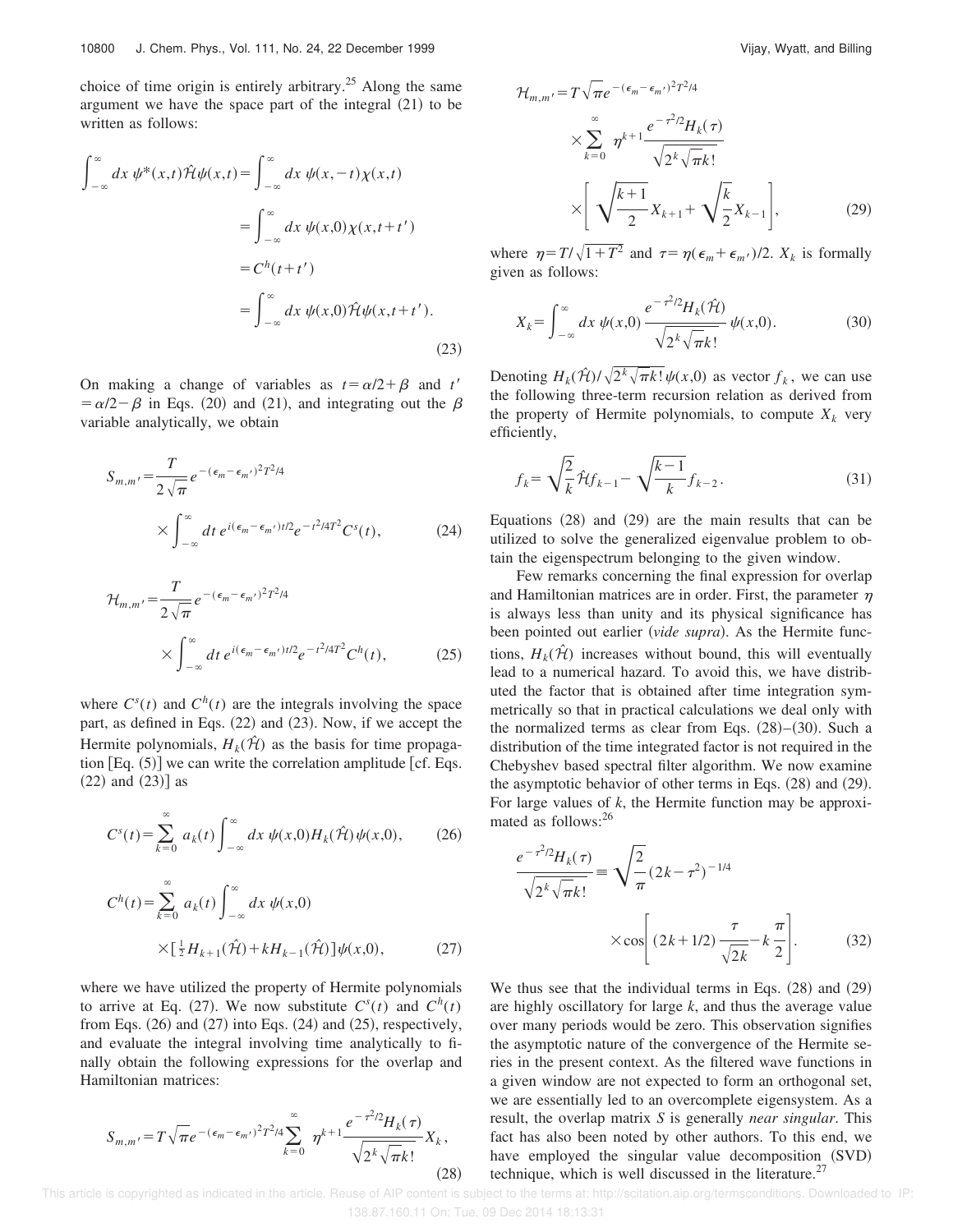#### **B. Computation of spectral intensities**

The spectral intensity is formally defined in terms of eigenstates, as given below:

$$
I_{l} = |d_{l}|^{2} = \left| \int_{-\infty}^{\infty} dx \, \psi(x,0) \Psi(x, E_{l}) \right|^{2}.
$$
 (33)

The present formulation permits the computation of spectral intensities with great ease, as we explain here. Using Eqs.  $(16)$ ,  $(19)$ , and  $(22)$ , we can express  $d_l$  as follows:

$$
d_{l} = \sum_{m=0}^{M} B_{lm} \frac{1}{\sqrt{2\pi}} \int_{-\infty}^{\infty} dt \, e^{-t^{2}/2T^{2}} e^{i\epsilon_{m}t} C^{s}(t). \tag{34}
$$

Now we substitute the expression for  $C<sup>s</sup>(t)$  from Eq. (26) and carry out the time integral explicitly to obtain

$$
d_l = \sqrt{2\pi} \sum_{m=0}^{M} B_{lm} \sum_{k=0}^{\infty} \zeta^{k+1} \frac{e^{-\epsilon_m^2 \beta^2 / 2} H_k(\epsilon_m \beta)}{\sqrt{2^k \sqrt{\pi k!}}} X_k, \quad (35)
$$

where  $X_k$  is defined in Eq. (30) and  $\zeta$  is  $T/\sqrt{2+T^2}$ .

## **C. Error estimates**

Eigenvalues obtained by the present method are not all true eigenvalues of the system, and therefore it is mandatory that an independent check is carried out in order to differentiate spurious eigenvalues from the genuine ones. As it has been noted by Wall and Neuhauser, $15$  the occurrence of spurious eigenvalues are either an artifact of the singularity of the overlap matrix, *S*, or due to ''incomplete coverage'' of the frequencies. For this purpose, one can compare the results as obtained from the adjacent overlapping energy windows. The magnitude of the vector,  $(\hat{\mathcal{H}} - E_m)\Psi(x, E_m)$ , can also serve as a parameter to serve the accuracy of computed results. To be specific, we can compute the error norm  $\Delta E_m$ defined as follows:

$$
\Delta E_m^2 = \left| \int_{-\infty}^{\infty} dx \, \Psi(x, E_m) (\hat{\mathcal{H}} - E_m)^2 \Psi(x, E_m) \right|
$$
  
=  $|(B^t H_2 B)_{mm} - E_m^2 (B^t S B)_{mm}|.$  (36)

Here, the  $H_2$  matrix is defined as follows:

$$
(H_2)_{mm'} = \int_{-\infty}^{\infty} dx \, \Psi(x, E_m) \hat{\mathcal{H}}^2 \Psi(x, E_{m'}).
$$
 (37)

As we have explained earlier, Eq.  $(37)$  can be computed to obtain

$$
(H_2)_{mm'} = T\sqrt{\pi}e^{-(\epsilon_m - \epsilon_{m'})^2 T^2/4}
$$
  

$$
\times \sum_{k=0}^{\infty} \eta^{k+1} \frac{e^{-\tau^2/2}H_k(\tau)}{\sqrt{2^k\sqrt{\pi}k!}}
$$
  

$$
\times \left[ \frac{\sqrt{(k+1)(k+2)}}{2} X_{k+2} + \left(k + \frac{1}{2}\right) X_k + \frac{\sqrt{k(k-1)}}{2} X_{k-2} \right].
$$
 (38)

It has been shown that  $\Delta E_m^2$  represents the upper bound on the true error of the eigenvalues.<sup>28</sup> For the purpose of error estimation, one may also use different variational principles, as suggested by Beck and Meyer, $13$  and the extension of the present formulation would be straightforward.

### **IV. MODELS**

### **A. One-dimensional tunneling**

In order to analyze the *finite time* propagation behavior, we have applied the present method to a model onedimensional scattering problem for which we have the analytical results to compare. One such system is transmission through a symmetric Eckart barrier,

$$
V(x) = \frac{V_0}{\cosh^2(\alpha x)}.
$$
\n(39)

The transmission factor, i.e., the probability for a particle to pass the barrier has been shown to be<sup>29</sup>

$$
P(k) = \frac{\cosh\left(\frac{2\pi k}{\alpha}\right) - 1}{\cosh\left(\frac{2\pi k}{\alpha}\right) + \cosh\left(\pi \sqrt{\frac{8\mu V_0}{\alpha^2 \hbar^2} - 1}\right)},\tag{40}
$$

where  $k$  is the wave number related to the energy,  $E$  $=$  $\hbar^2 k^2/2\mu$ , *V*<sub>0</sub> and  $\alpha$  are the height and width of the barrier, respectively. The parameters chosen for the test are  $V_0$  $=1\hat{\epsilon}$ ,  $\mu=1$  amu, and  $\alpha=2$  Å. To solve this tunneling problem we have followed the standard pseudospectral grid method.<sup>2</sup> In particular, the system is started by initializing the wave function,

$$
\psi(x,t=0) = N \exp[-ik_0x - a(x-x_0)^2],\tag{41}
$$

where  $a = 1/(4\sigma^2 - ig)$ ,  $g = (2/k_0)(x_0 - x_f)$ ,  $N = (A/\pi)^{1/4}$ , and  $A = 8 \sigma^2 / (16 \sigma^4 + g^2)$ . The wave packet is centered at  $x_0$ in the position space and at  $k_0$  in the momentum space, with an additional feature that it has its minimum width at the focus point  $x_f$ , which may be different from the initial starting point,  $x_0$ . We focus the wave packet to have minimum uncertainty just before the potential region, to avoid any interference from the grid boundary due to its fast spreading. The operation of the Hamiltonian on the wave function is obtained by the standard grid method wherein the kinetic energy operator is evaluated by the application of FFT and the potential energy is diagonal on the grid. We discretized the one-dimensional grid into 512 points, ranging from  $-20$ to 20 Å. In order to extract the transmission probability as a function of energy, we numerically evaluate the flux  $F(k)$ across the dividing line placed well after the potential. By this technique we can compute the transmission probability as a function of energy by a single wave packet propagation. The transmission probability  $P(k)$  across the barrier is then obtained as the ratio between the outgoing and the incoming flux,  $P(k) = F_{\text{out}}(k)/F_{\text{in}}(k)$ . The incoming flux is computed as

$$
F_{in}(k) = \frac{k}{\mu} |\psi_k^-|^2,
$$
\n(42)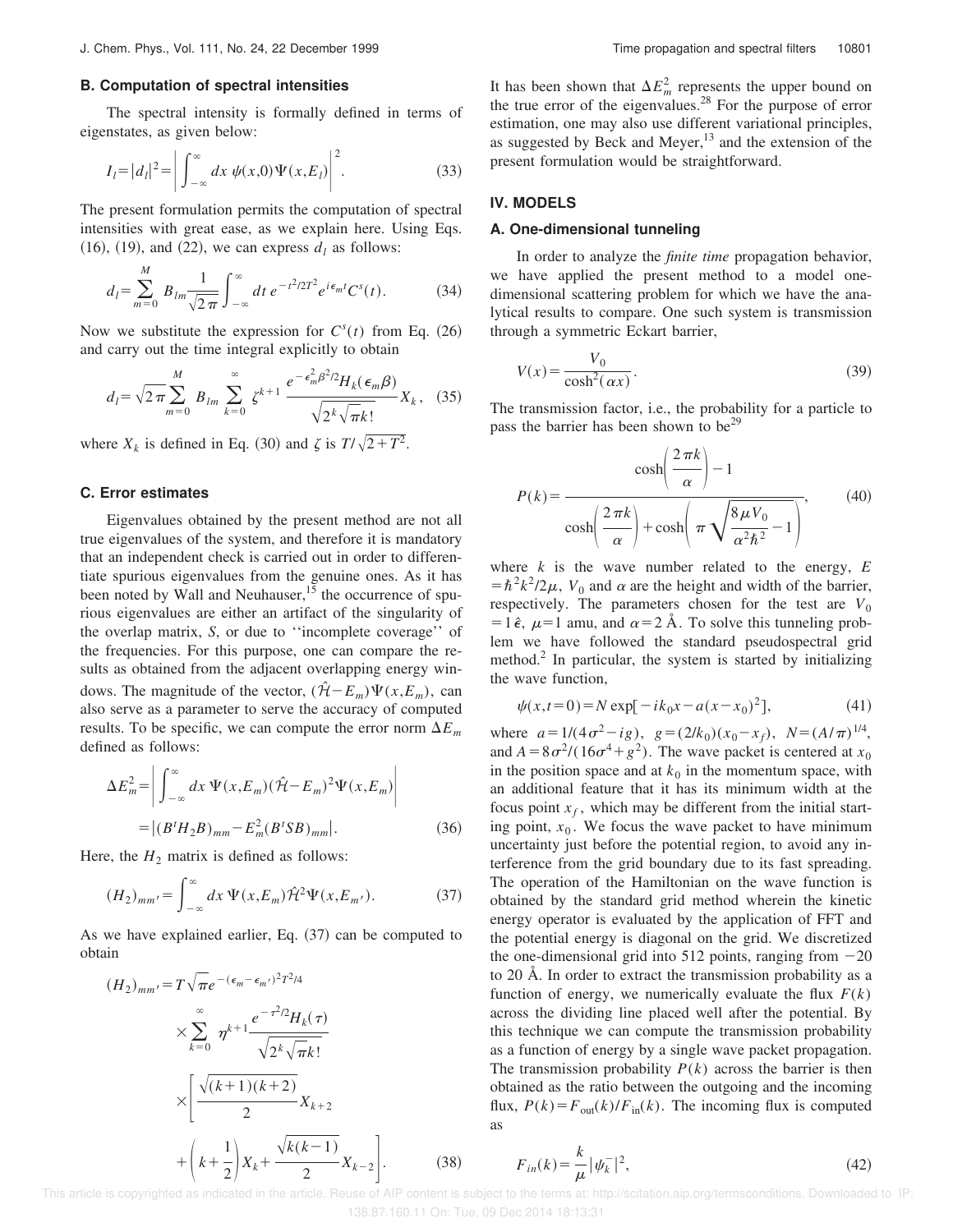TABLE I. Numerical parameters used in the LiCN calculations.

| Parameter                            | Value                    | Description                                  |
|--------------------------------------|--------------------------|----------------------------------------------|
| $N_R$ , $N_\theta$                   | 64, 64                   | Number of grid points                        |
| $R_{\min}$ , $R_{\max}$              | 2.2 a.u., 5.7 a.u.       | Spatial range for $R$ coordinate             |
| $\theta_{\rm min}, \theta_{\rm max}$ | $0, \pi$                 | Spatial range for $\theta$ coordinate        |
| $r_0$                                | 2.186 a.u.               | Frozen C-N bond length                       |
| $\mu_R$ , $\mu_r$                    | 10 071 a.u., 11 779 a.u. | Reduced mass for Li–CN, C–N                  |
| $V_{\text{cut}}$                     | $12000 \text{ cm}^{-1}$  | Potential energy cutoff                      |
| T                                    | $0.27$ ps                | Width of the Gaussian filter                 |
|                                      | 100                      | Number of equispaced energies in each window |

where

$$
\psi_k^- = \frac{1}{\sqrt{2\pi}} \int_{-\infty}^{\infty} dx \, e^{ikx} \psi(x, t=0); \tag{43}
$$

Eq.  $(43)$  can be evaluated analytically. To obtain the outgoing flux  $F_{\text{out}}(k)$  we use the time–energy transform instead of space–momentum transform, as the latter requires all the wave functions at a later time on the grid. Thus the outgoing flux is given as

$$
F_{\text{out}}(k) = \frac{\hbar^2 k^2}{\mu^2} \frac{k}{\mu} |\psi_E^+|^2,
$$
 (44)

where

$$
\psi_E^+ = \frac{1}{\sqrt{2\pi}} \int_0^\infty dt \, e^{iEt/\hbar} \psi(x^*, t), \tag{45}
$$

where  $x^*$  is the projection point. In the present application, the outgoing flux has been evaluated by numerical integration with a time step of 1 fs and the total propagation time was 0.2 ps.

#### **B. Eigenspectrum of LiCN**

We utilize the Hermite formulation of the spectral filter problem to study the eigenspectrum of a two-dimensional model of LiCN. In this model, the LiCN Hamiltonian is given  $by^{30}$ 

$$
\hat{\mathcal{H}} = -\frac{\hbar^2}{2\mu_R} \frac{\partial^2}{\partial R^2} - \left(\frac{\hbar^2}{2\mu_R R^2} + \frac{\hbar^2}{2\mu_r r_0^2}\right)
$$

$$
\times \frac{1}{\sin\theta} \frac{\partial}{\partial \theta} \sin\theta \frac{\partial}{\partial \theta} + V(R, \theta), \tag{46}
$$

where the Jacobi coordinates  $R$  and  $\theta$  denote, respectively, the distance between Li and the center of mass of CN moiety, and the angle between *R* and the CN axis, whereas  $r_0$ specifies the frozen CN distance. The reduced mass parameters are given as,  $\mu_R = m_{\text{Li}}(m_C + m_N)/(m_{\text{Li}} + m_C + m_N)$ , and  $\mu_r = m_C m_N / (m_C + m_N)$ . The potential was taken from Ref. 31, which has the form  $V(R, \theta) = \sum_{m=0}^{9} C_m(R) \mathcal{P}_m(\cos \theta)$ , where  $P_m(\cos \theta)$  is the Legendre polynomial. In order to accomplish the Hamiltonian operation on the wave function, we have utilized a spectral method for the  $\theta$  derivative and a Fast Fourier Transformation algorithm for the *R* derivative. In particular, we take the Legendre polynomial basis for the  $\theta$  variable to obtain the Hamiltonian in the following form:

$$
\mathcal{H}_{pp'} = \delta_{pp'} \left[ -\frac{\hbar^2}{2\mu_R} \frac{\partial^2}{\partial R^2} + p(p+1) \left( \frac{\hbar^2}{2\mu_R R^2} + \frac{\hbar^2}{2\mu_r r_0^2} \right) \right]
$$

+ 
$$
\frac{\sqrt{(2p+1)(2p'+1)}}{2}
$$
  
× $\langle P_{p'}(\cos \theta) | V(R, \theta) | P_p(\cos \theta) \rangle$ . (47)

We have also imposed a cutoff,  $V_{\text{cut}}$  on the potential, and evaluate the integral involving potential using a Gauss– Legendre quadrature method. $32$  We note that the cutoff in the potential implicitly determines the number of terms in the polynomial series to achieve the convergence. We have taken random numbers for the initial wave function. We list the numerical parameters used in the present calculation in Table I.

In order to make a comparison, we have also obtained the eigenspectrum of LiCN by direct diagonalization of the full Hamiltonian matrix  $(4096\times4096)$ . In order to construct the Hamiltonian matrix, we define the *R* grid using the functions  $f(R_j) = \delta(R_i - R_j) = 1/\pi \operatorname{sinc}[2\pi(R_i - R_j)/\Delta R],$  $(sinc(z) = sin(z)/z)$ . This basis function is zero on all other grid points except *j*, where its value is 1. The potential energy matrix is diagonal on this grid. To obtain the kinetic energy matrix elements, a discrete Fourier transform is applied to the expansion function  $f_j$ , then multiplied by  $\hbar^2 k^2/2\mu$  and back transformed.

#### **V. RESULTS AND DISCUSSION**

Even though we have based a significant part of our analysis on the eigenvalues perspective, we test the efficacy

TABLE II. A comparison of exact and numerical tunneling probabilities by Hermite and Chebyshev propagation.

| Energy <sup>a</sup> | Exact            | Hermite          | Chebyshev        |
|---------------------|------------------|------------------|------------------|
| 0.453 740           | $0.129987E - 09$ | $0.135679E - 09$ | $0.135679E - 09$ |
| 0.516 255           | $0.300798E - 08$ | $0.294798E - 08$ | $0.294798E - 08$ |
| 0.582 804           | $0.696068E - 07$ | $0.691266E - 07$ | $0.691266E - 07$ |
| 0.653 385           | $0.161075E - 05$ | $0.160949E - 05$ | $0.160949E - 05$ |
| 0.728 000           | $0.372725E - 04$ | $0.372865E - 04$ | $0.372865E - 04$ |
| 0.806 648           | $0.861800E - 03$ | $0.861713E - 03$ | $0.861713E - 03$ |
| 0.889 330           | $0.195692E - 01$ | $0.195694E - 01$ | $0.195694E - 01$ |
| 0.976 045           | $0.315952E+00$   | $0.315957E+00$   | $0.315957E+00$   |
| 1.066 793           | $0.914445W + 00$ | $0.914454E + 00$ | $0.914454E + 00$ |
| 1.161.574           | $0.995973E + 00$ | $0.995980E + 00$ | $0.995980E + 00$ |

<sup>a</sup>Energy in  $\hat{\epsilon}$ (1  $\hat{\epsilon}$  = 100 kJ).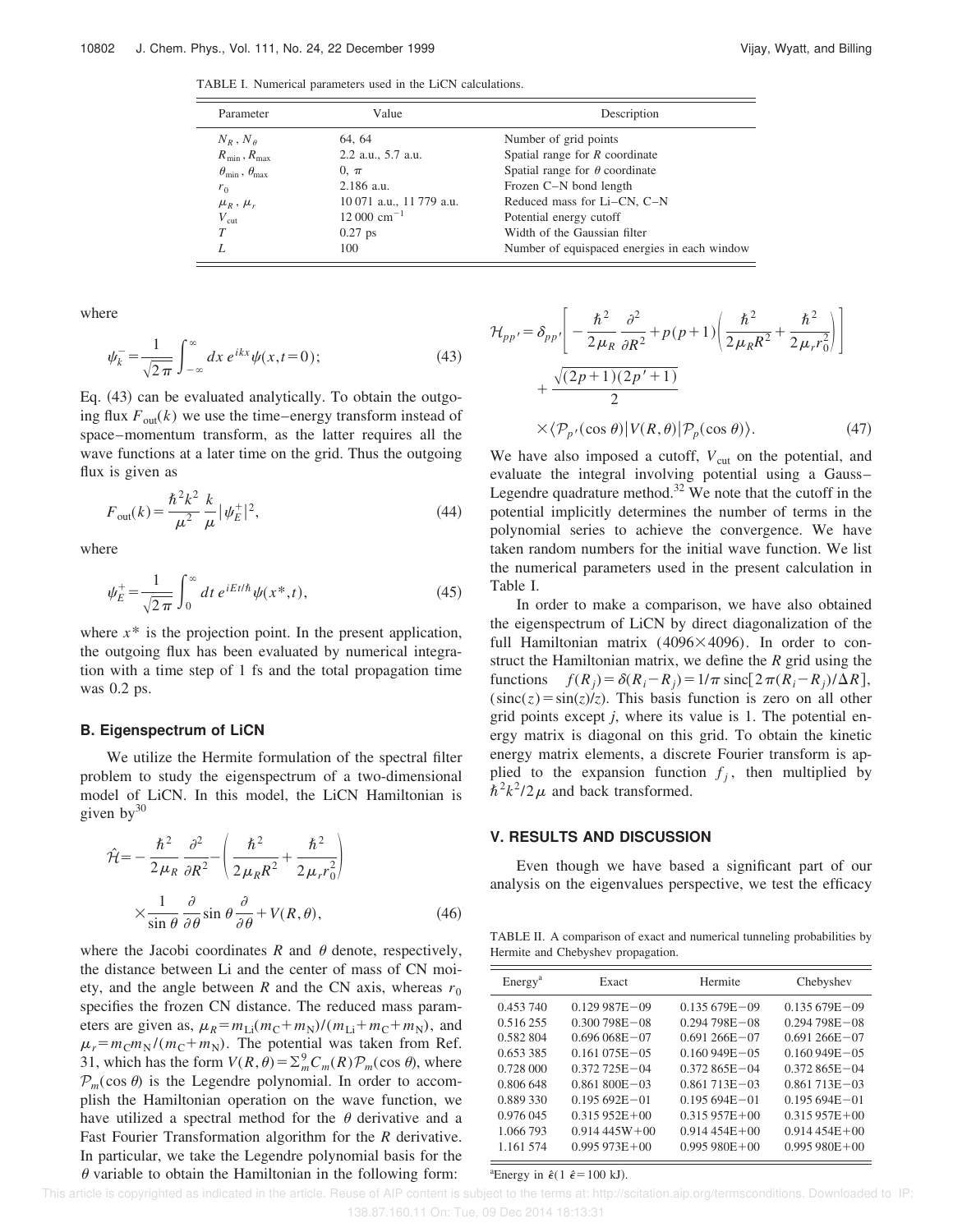of the present method on a one-dimensional scattering problem for the following reason. In an approximate quantum propagation method there are two sources of errors—one is the stability of the norm and the other error creeps into the phase. While the error in the norm reflects the instability in the propagation scheme due to ''numerical dissipation,'' the error in the phase gives rise to incorrect dynamics of the system being studied. With the present test problem on tunneling, the error in the phase is clearly monitored for the very simple reason that the computed transmission probability will not be accurate because of the phase error, even though the norm remains conserved throughout the propagation. In Table II, we compare the exact transmission probabilities as a function of energy with those obtained by the Hermite propagation method. The excellent agreement of the computed result with the exact one, as seen in Table II, clearly indicates that the error in phase is fully controlled. Throughout the time propagation, the norm of the wave function was preserved to the 16 decimal accuracy. In order to make a comparison of the dynamics generated by the present method, we have also utilized the Chebyshev propagation method and listed the result in Table II. We note the transmission probabilities as obtained by the Hermite and the Chebyshev methods are exactly the same. We also present



FIG. 1. Snapshots of the amplitude of the wave function at different times. The top panel refers to  $t=0$ , the central panel to  $t=0.084$  ps, and the bottom panel to  $t=0.2$  ps. A solid line denotes the potential barrier and the broken line denotes the wave function.



FIG. 2. The number of Hermite functions required for a fixed accuracy in norm  $(10^{-12})$  as a function of the scale factor. For each scale factor, the Hermite propagator was iterated 2000 times with a time step of 1 fs.

snapshots of the amplitude of the moving wave function in Fig. 1. At every instant of time, the Hermite propagated wave function exactly matches the one obtained using the Chebyshev method. This clearly indicates that the dynamics generated by the present method is in complete harmony with the Chebyshev propagation method.

We now make a comparison of the numerical effort involved in both methods to achieve a fixed accuracy  $(10^{-12})$ in the norm. For the present model system, the Chebyshev method utilizes a fixed  $22$ -term expansion of the series [Eq.  $(6)$ ] for 1 fs time step, which implies a total 22 normalized Hamiltonian operations on a vector, along with some numerical overhead to compute the Bessel function. On the other hand, there is no extra numerical overhead, apart from the Hamiltonian operations, with the present method  $[cf.$ Eqs.  $(8)$  and  $(11)$ ]. However, the performance of the present scheme is dependent on the choice of scale factor. For a fixed accuracy in the norm  $(10^{-12})$ , we plot in Fig. 2 the number of Hermite polynomials required for the convergence as a function of scale factor. The plot in Fig. 2 is quite revealing and it clearly demonstrates that by choosing a suitable scale factor one can achieve an enhanced performance by the present method. In particular, in the present calculation a 18 terms Hermite expansion gives identical accuracy in contrast with 22 terms Chebyshev expansion. This suggests that the Hermite propagation method is comparable to the Chebyshev based method and by a proper choice of scaling parameter it may be possible to achieve a faster convergence with the Hermite based method for finite time propagation. We point out that the optimization of the scale factor has to be carried out only once in the beginning of the propagation, and a ceiling on the number of terms in the expansion  $(5)$  can be imposed at the beginning of the calculation.

Now we turn to the Hermite polynomial based spectral filter method to compute the interior eigenspectrum of LiCN. For this purpose we start with random numbers for the initial wave function and compute the vector  $X_k$  [Eq. (30)]. In order to understand the numerical convergence of the overlap and Hamiltonian matrix elements, we note Eqs.  $(28)$  and  $(29)$ involve the sum of a product of two terms. The first term is

This article is copyrighted as indicated in the article. Reuse of AIP content is subject to the terms at: http://scitation.aip.org/termsconditions. Downloaded to IP: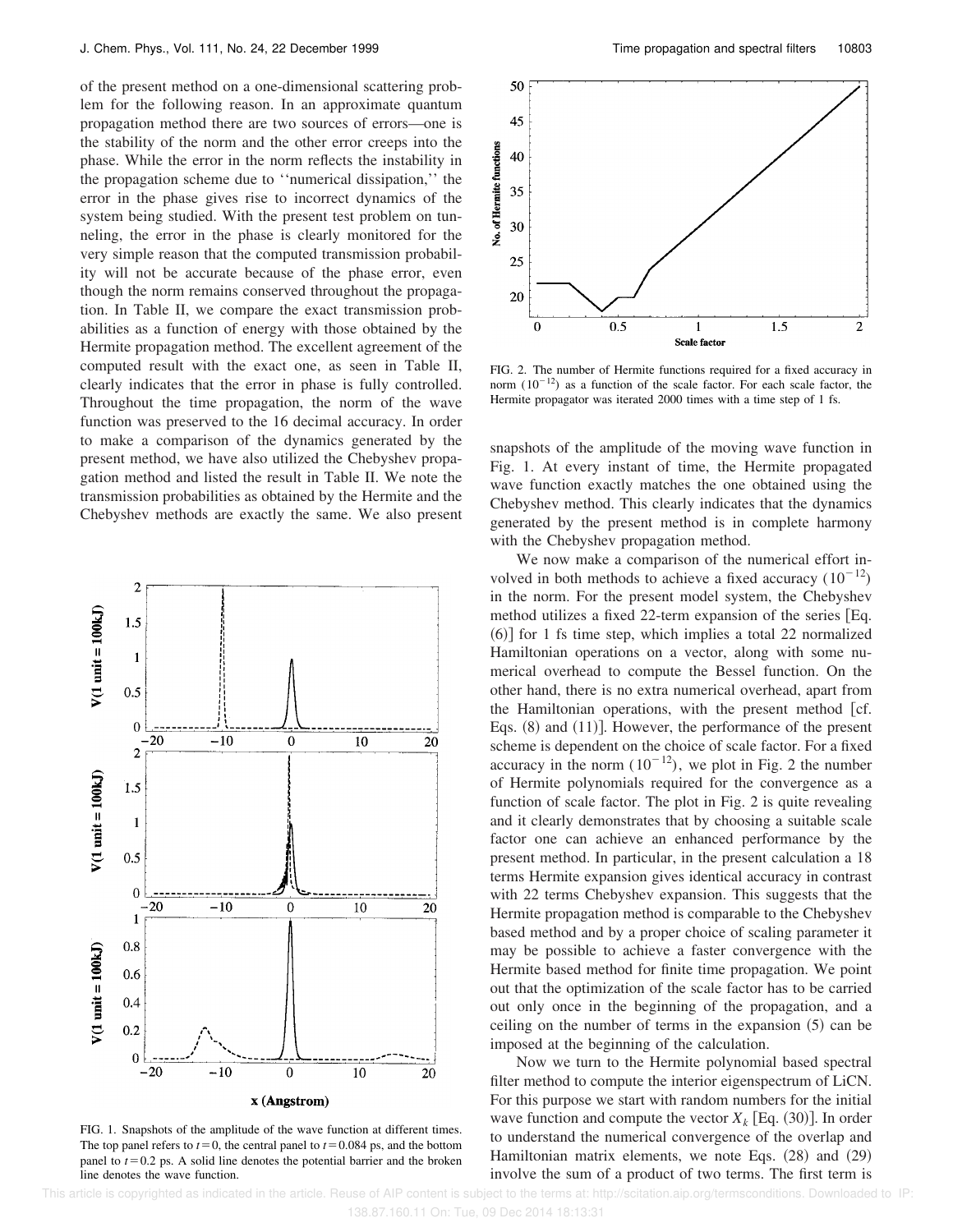the normalized Hermite function of filter energy argument, which fluctuates symmetrically around the origin with ever diminishing amplitude. To get further insight, we have plotted the second term,  $X_k$ , in Fig. 3, which clearly shows the asymptotic nature of the convergence of Eqs.  $(28)$  and  $(29)$ . We note from Fig. 3 that the quantity  $X_k$  falls off sharply with increasing k, with a minimum at around  $k=4000$  and then it fluctuates with ever diminishing amplitude. This minimum point was found to be sufficient to yield good result. We have therefore employed 4000 terms in the Hermite expansion. We have not enforced any time–energy scaling in the present test. To compute the eigenvalues we select a window of size  $1000 \text{ cm}^{-1}$  and discretize it into 100 equispaced parts. Next, we shift the window's starting point in steps of 250 cm<sup> $^{-1}$ </sup>. For each window, we calculate the overlap and Hamiltonian matrices and solve the generalized eigenvalue problem. We retain only those eigenvalues in each window that lies at the internal region covering only half of the size and compute the average of the predictions from the adjacent windows. In Table III, we compare the eigenvalues obtained by the present spectral filter method with those obtained by exact diagonalization. Also included in Table III are the error estimates using Eq.  $(36)$ . It is clear from Table III that the computed results are within a few  $cm^{-1}$  from the exact one. Much of the differences are due to inadequate optimization of the Gaussian damping cutoff parameter and the eventual convergence of the series. In the present study, our motivation has been to test the functioning of the method and therefore we have not tried to optimize the Gaussian width parameter. We also note the recent study of Beck and Meyer, $^{13}$  which shows that the filter diagonalization procedure, in their implementation, does not produce very good results with a Gaussian damping function, and they have instead suggested the use of a cosine type damping function, which could be explored in future studies.

We now make a comparison of the numerical effort involved in the Hermite method with the Chebyshev method for the spectral filter problem. Within the Chebyshev polynomial framework, the expression for the overlap and Hamiltonian matrix elements is given  $as<sup>15</sup>$ 





TABLE III. A comparison of eigenvalues  $(cm<sup>-1</sup>)$  for the two-dimensional model of LiCN. All eigenvalues are given relaitve to the numerically exact ground state. The calculated values are the average between the adjacent windows.

| $\boldsymbol{n}$ | $E_n$ (exact) | $E_n$ (calc.) | $\Delta E_n$ [Eq. (36)] |
|------------------|---------------|---------------|-------------------------|
| 36               | 2530.3        | 2528.5        | 0.1267                  |
| 37               | 2581.3        | 2579.4        | 0.1263                  |
| 38               | 2593.2        | 2590.7        | 0.1263                  |
| 39               | 2609.8        | 2607.6        | 0.1263                  |
| 40               | 2667.6        | 2664.1        | 0.1257                  |
| 41               | 2693.2        | 2692.3        | 0.1256                  |
| 42               | 2742.9        | 2743.1        | 0.1252                  |
| 43               | 2760.9        | 2764.3        | 0.1275                  |
| 44               | 2823.7        | 2820.9        | 0.1259                  |
| 45               | 2852.5        | 2849.2        | 0.1253                  |
| 46               | 2896.9        | 2894.4        | 0.1249                  |
| 47               | 2916.7        | 2917.0        | 0.1249                  |
| 48               | 2917.4        |               |                         |
| 49               | 2927.9        | 2928.3        | 0.1248                  |
| 50               | 2952.3        | 2950.9        | 0.1243                  |
| 51               | 2975.3        | 2973.5        | 0.1237                  |
| 52               | 2993.8        | 2996.1        | 0.1232                  |
| 83               | 3751.1        | 3749.6        | 0.1158                  |
| 84               | 3760.4        | 3761.0        | 0.1151                  |
| 85               | 3769.4        | 3772.3        | 0.1144                  |
| 86               | 3818.1        | 3817.7        | 0.1128                  |
| 87               | 3836.7        | 3840.3        | 0.1126                  |
| 88               | 3852.8        | 3851.7        | 0.1125                  |
| 89               | 3872.4        | 3874.4        | 0.1123                  |
| 90               | 3895.5        | 3897.1        | 0.1119                  |
| 91               | 3911.3        | 3908.5        | 0.1116                  |
| 92               | 3919.4        | 3919.8        | 0.1114                  |
| 93               | 3967.0        | 3965.2        | 0.1110                  |
| 94               | 3978.3        | 3976.5        | 0.1111                  |
| 95               | 3985.6        | 3987.8        | 0.1113                  |
| 96               | 4015.0        | 4015.1        | 0.1092                  |
| 97               | 4032.4        | 4032.1        | 0.1088                  |
| 98               | 4061.1        | 4060.5        | 0.1087                  |
| 99               | 4080.6        | 4083.3        | 0.1087                  |
| 100              | 4096.6        | 4094.6        | 0.1086                  |
| 101              | 4114.9        | 4111.6        | 0.1082                  |
| 102              | 4122.7        | 4123.0        | 0.1080                  |
| 103              | 4146.0        | 4145.7        | 0.1074                  |
| 104              | 4177.8        | 4074.1        | 0.1071                  |
| 105              | 4206.8        | 4208.2        | 0.1067                  |
| 106              | 4215.7        | 4213.9        | 0.1066                  |
| 107              | 4224.7        | 4225.3        | 0.1064                  |

$$
(H)S_{m,m'} = T\sqrt{\pi}e^{-(\epsilon_m - \epsilon_{m'})^2 T^{2/4}}
$$

$$
\times \sum_{k=0}^{\infty} f_k b_k [(\epsilon_m + \epsilon_{m'})/2, T], \qquad (48)
$$

with  $f_k = g_k$  and  $\left[\Delta \lambda/2(g_{k+1} + g_{k-1}) + \overline{\lambda}g_k\right]$  for the overlap and Hamiltonian matrix elements, respectively, and *g<sub>k</sub>* is  $\langle \psi(x,0) | T_k(\mathcal{H}_{norm}) | \psi(x,0) \rangle$ . Here *b<sub>k</sub>*( $\epsilon$ ,*x*) is given as  $(2 - \delta_{k0}) (2x/\sqrt{\pi})(-1)^k \int_{0}^{1-\cos\theta^*} t \, dt \left[T_k(u)\right]$  $+\cos(\theta^*)/\sqrt{1-(u+\cos(\theta^*)^2)}\exp[-(x\Delta\lambda)^2u^2]$ , with  $\cos(\theta^*)$  $= (\overline{\lambda} - \epsilon)/\Delta\lambda$  and  $T_k$  is the Chebyshev polynomial. Now  $X_k$  in Eqs.  $(28)$  and  $(29)$  and  $f_k$  in Eq.  $(48)$  involve a similar threeterm recursion scheme, with equivalent numerical scaling. However,  $b_k$ 's in Eq. (48) have to be evaluated by numerical integration and we can immediately see that the corresponding quantity in Eqs.  $(28)$  and  $(29)$  are much easier to evaluate